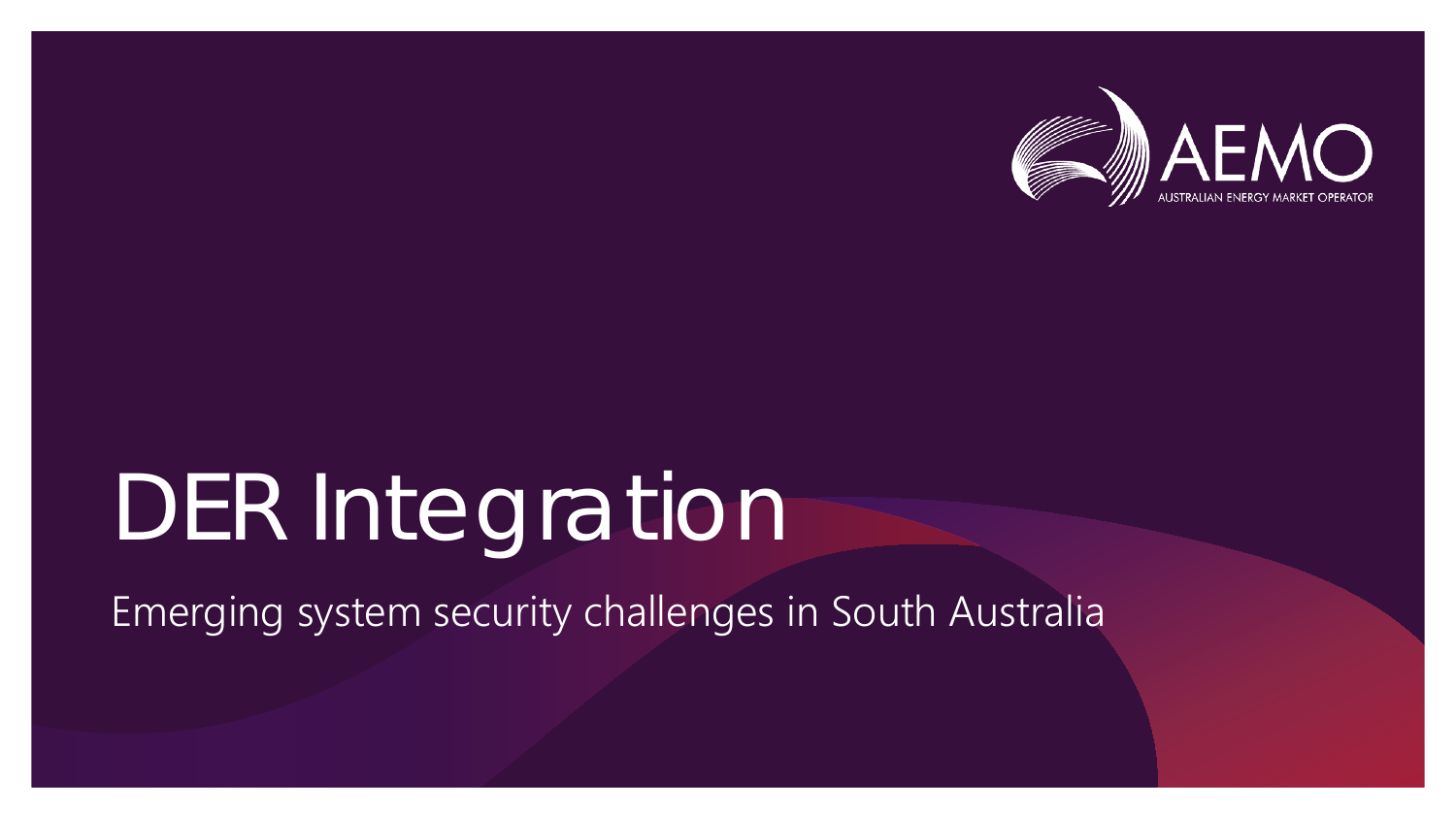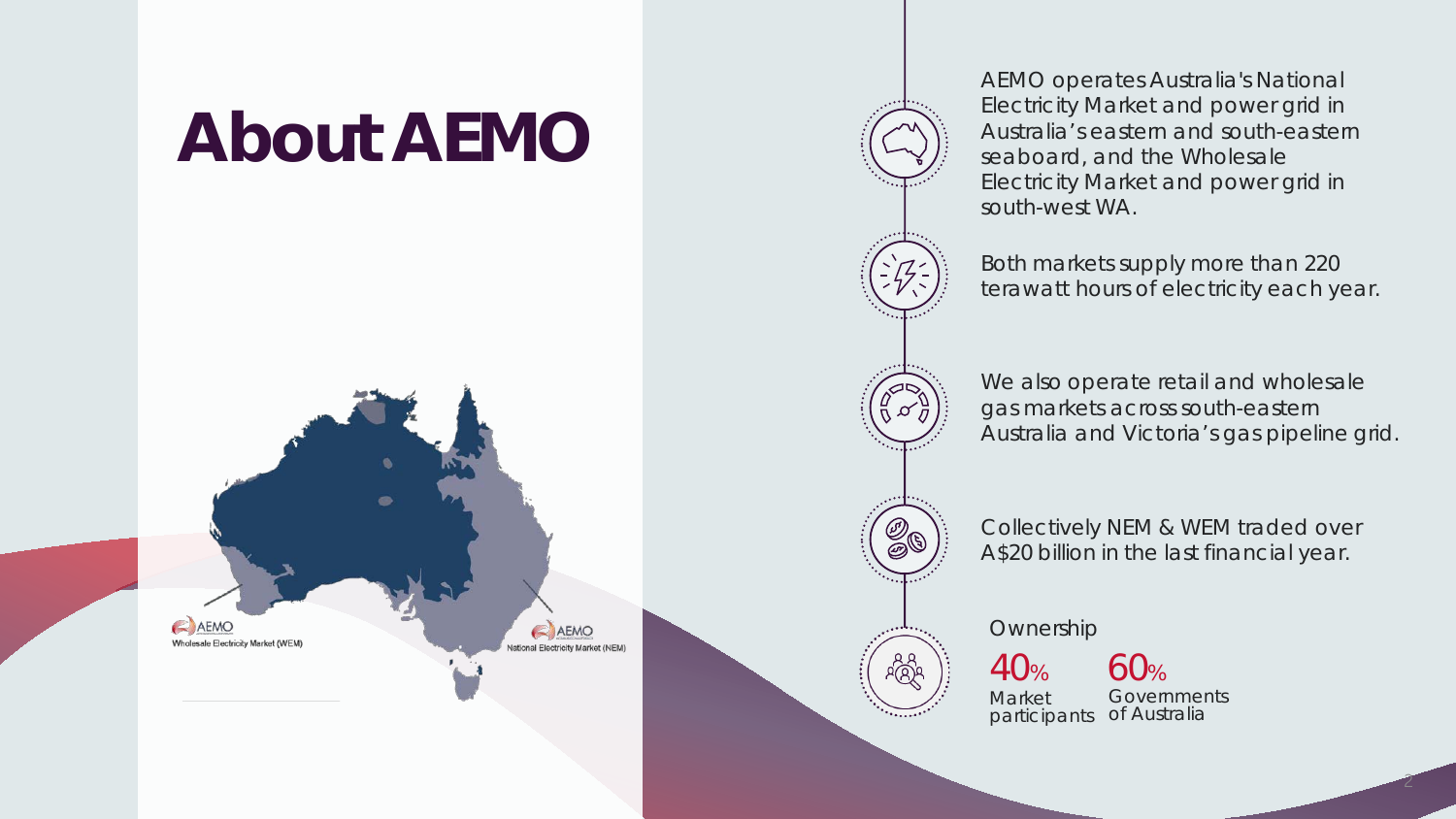### **Resource** development outlook



AEMO (12 Dec 2019) Draft 2020 Integrated System Plan, at https://aemo.com.au/- [/media/files/electricity/nem/planning\\_and\\_forecasting/isp/2019/draft-2020-integrated-system-plan.pdf?la=en](https://aemo.com.au/-/media/files/electricity/nem/planning_and_forecasting/isp/2019/draft-2020-integrated-system-plan.pdf?la=en)



#### High DER scenario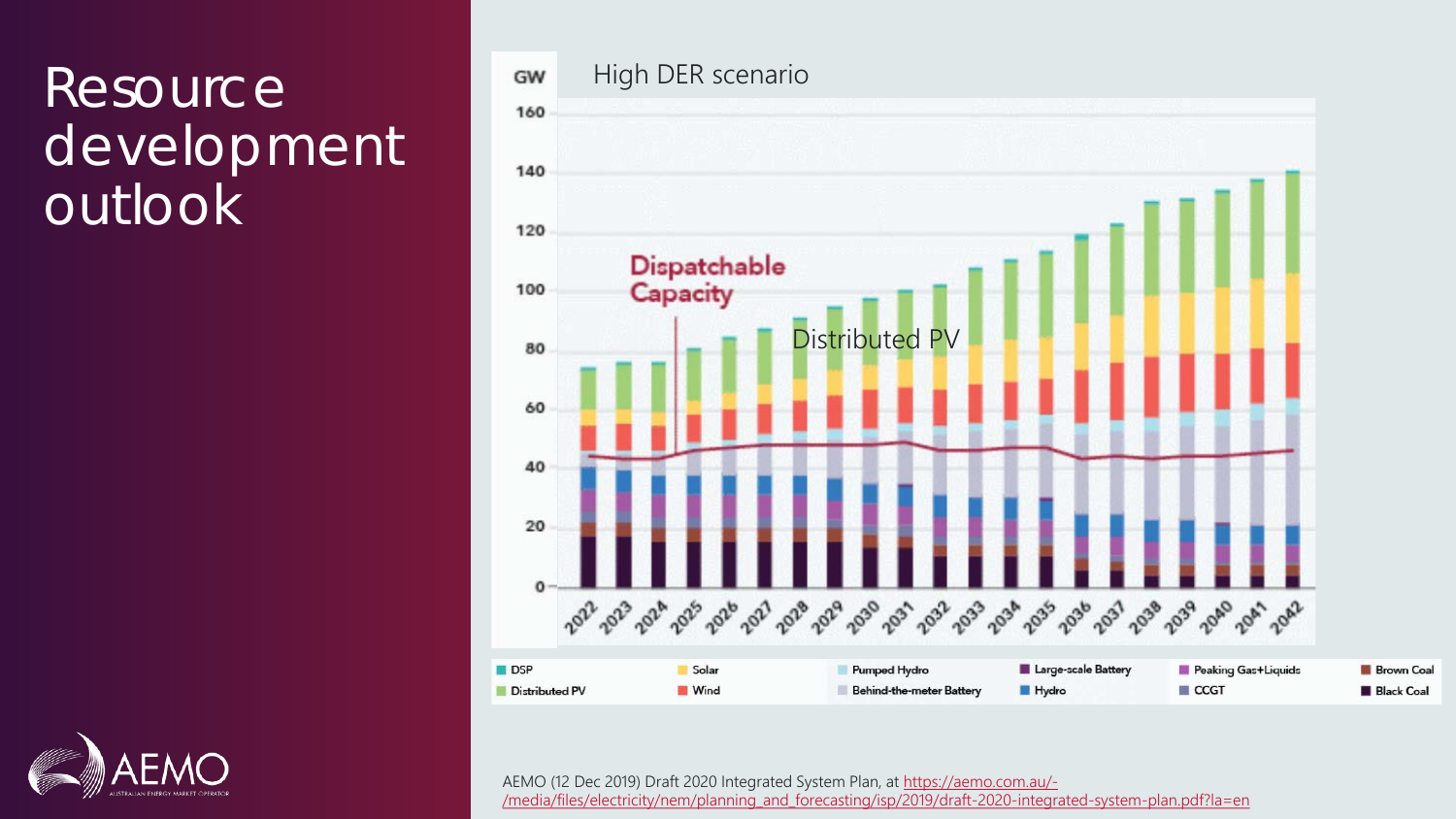**National Electricity** Market<sup>1</sup> (NEM)

~85% of electrical load in Australia



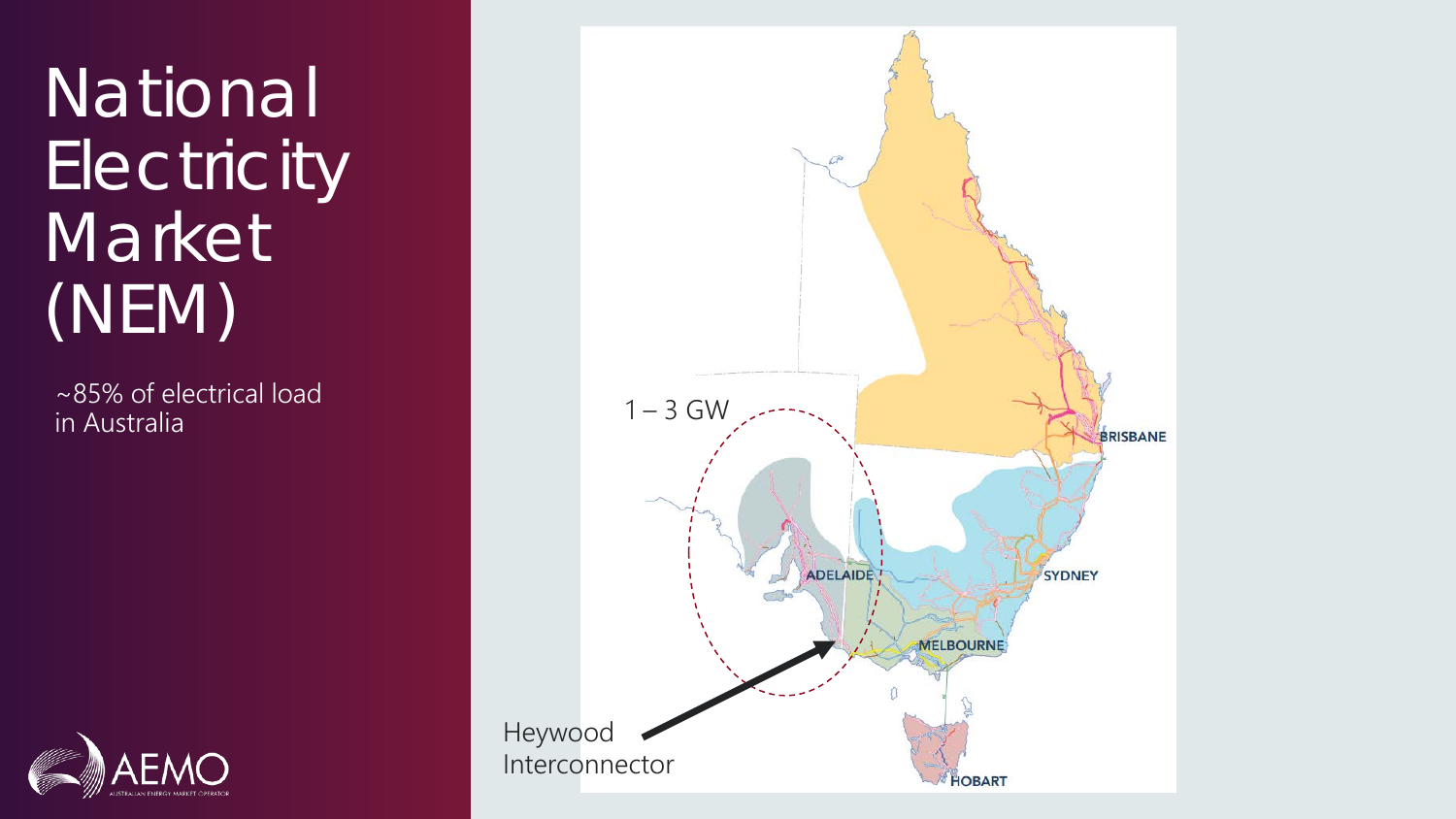## South Australia – DER integration

- Within 1-3 years, operational demand in South Australia could become negative.
- When and what operational challenges may arise?
- What actions do we need to take now, to ensure we can operate a secure system?
- Primary focus of DER Program Operations Stream

#### Minimum operational demand in SA



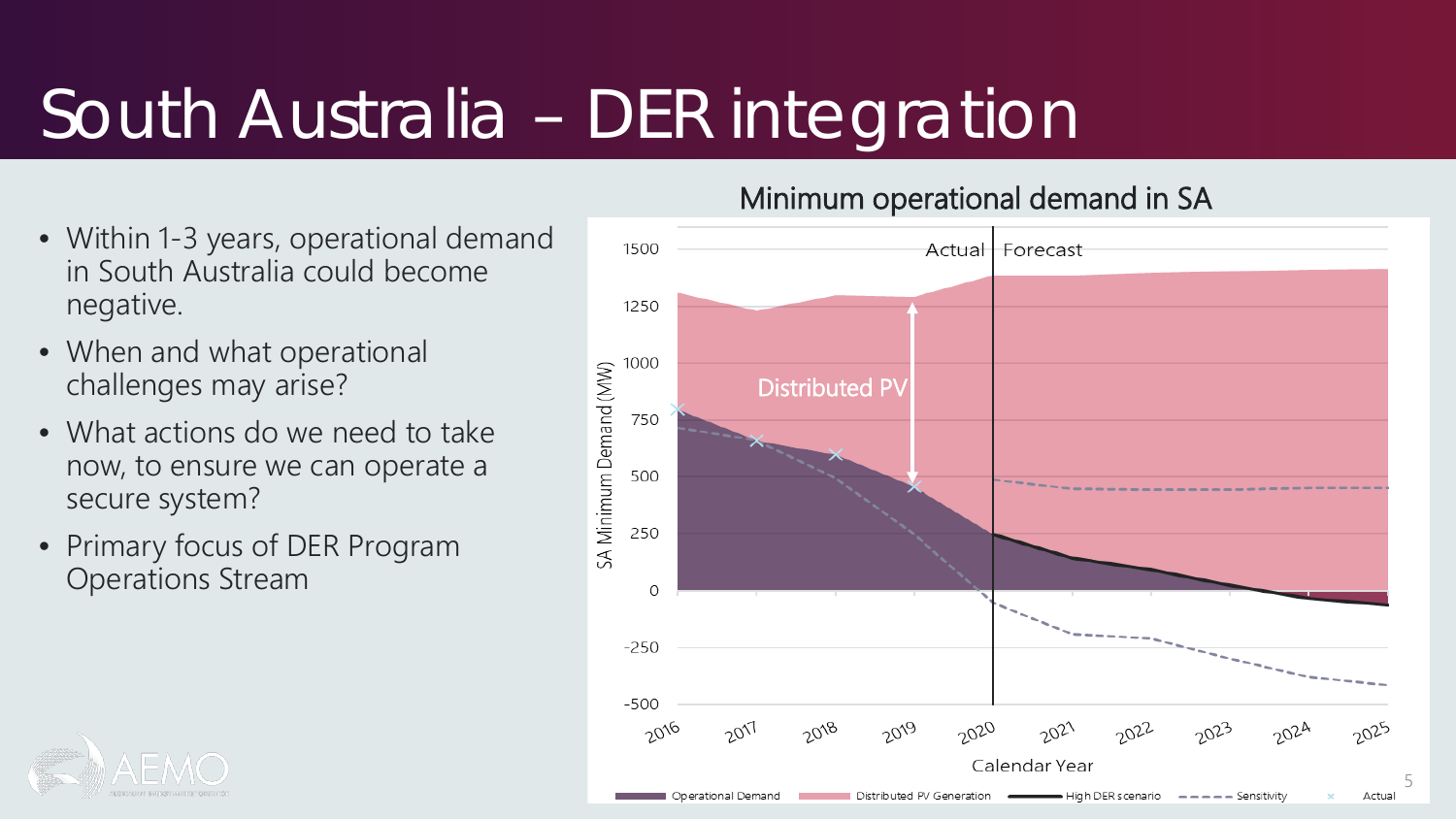## Agenda

• Preliminary findings and recommended actions





Minimum operational demand thresholds in South Australia

May 2020

**Technical Report** Advice prepared for the Government of South Australia

https://aemo.com.au/-

[/media/files/electricity/nem/planning\\_and\\_forecasti](https://aemo.com.au/-/media/files/electricity/nem/planning_and_forecasting/sa_advisory/2020/minimum-operational-demand-thresholds-in-south-australia-review.pdf?la=en) ng/sa\_advisory/2020/minimum-operationaldemand-thresholds-in-south-australiareview.pdf?la=en



Draft 2020 Power System Frequency Risk Review - Stage 1

**Consultation Draft - June 2020** 

A report for the National Electricity Market

Appendix A, at: https://aemo.com.au/- [/media/files/stakeholder\\_consultation/consultations/n](https://aemo.com.au/-/media/files/stakeholder_consultation/consultations/nem-consultations/2020/psfrr/psfrr-stage-1.pdf?la=en) em-consultations/2020/psfrr/psfrr-stage-1.pdf?la=en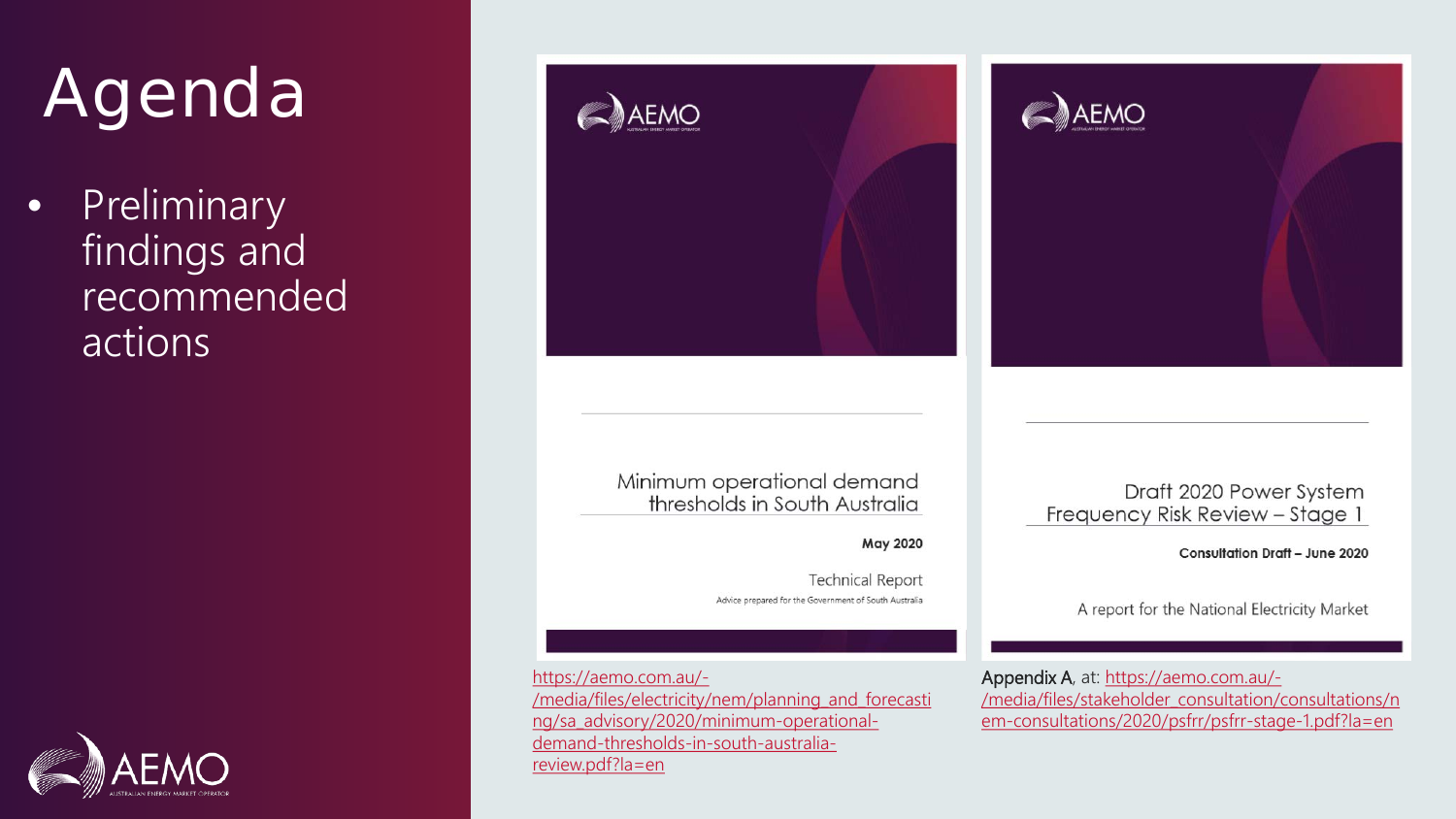### Preliminary findings

Challenges identified:

Distributed PV disconnection

### Minimum load required to operate under islanded conditions

### Under Frequency Load Shedding

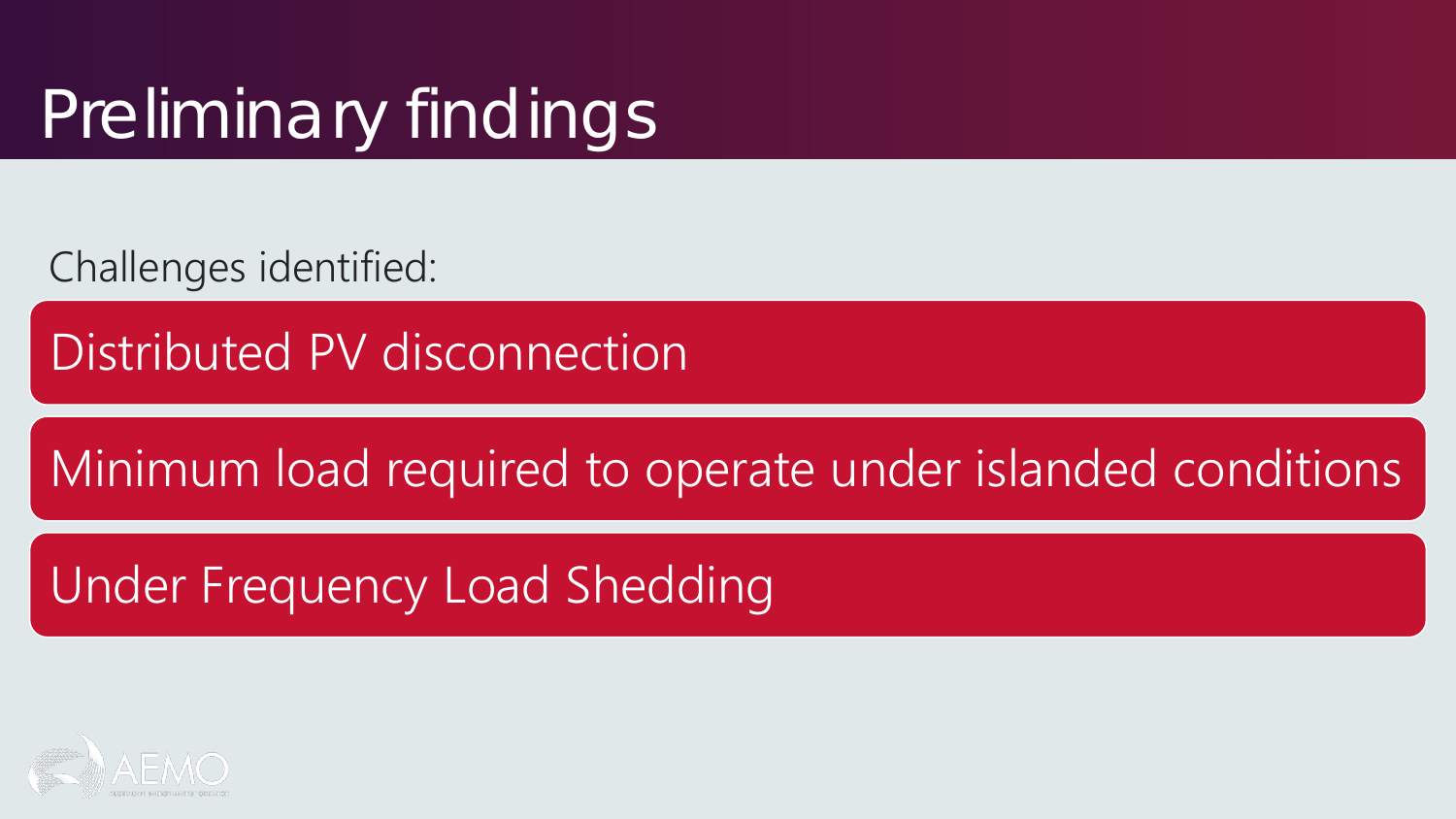## Distributed PV disconnection

- Analysis of PV disconnection based upon data from individual inverters
- Verified by bench testing (ARENA project with UNSW)
- Used to calibrate PSS®E model of DER behaviour
- PSS®E studies of a severe but credible fault in the Adelaide metropolitan area:
	- 19 20% of underlying load in SA disconnects
	- 38 44% of distributed PV generation in SA disconnects

#### Distributed PV disconnection observed



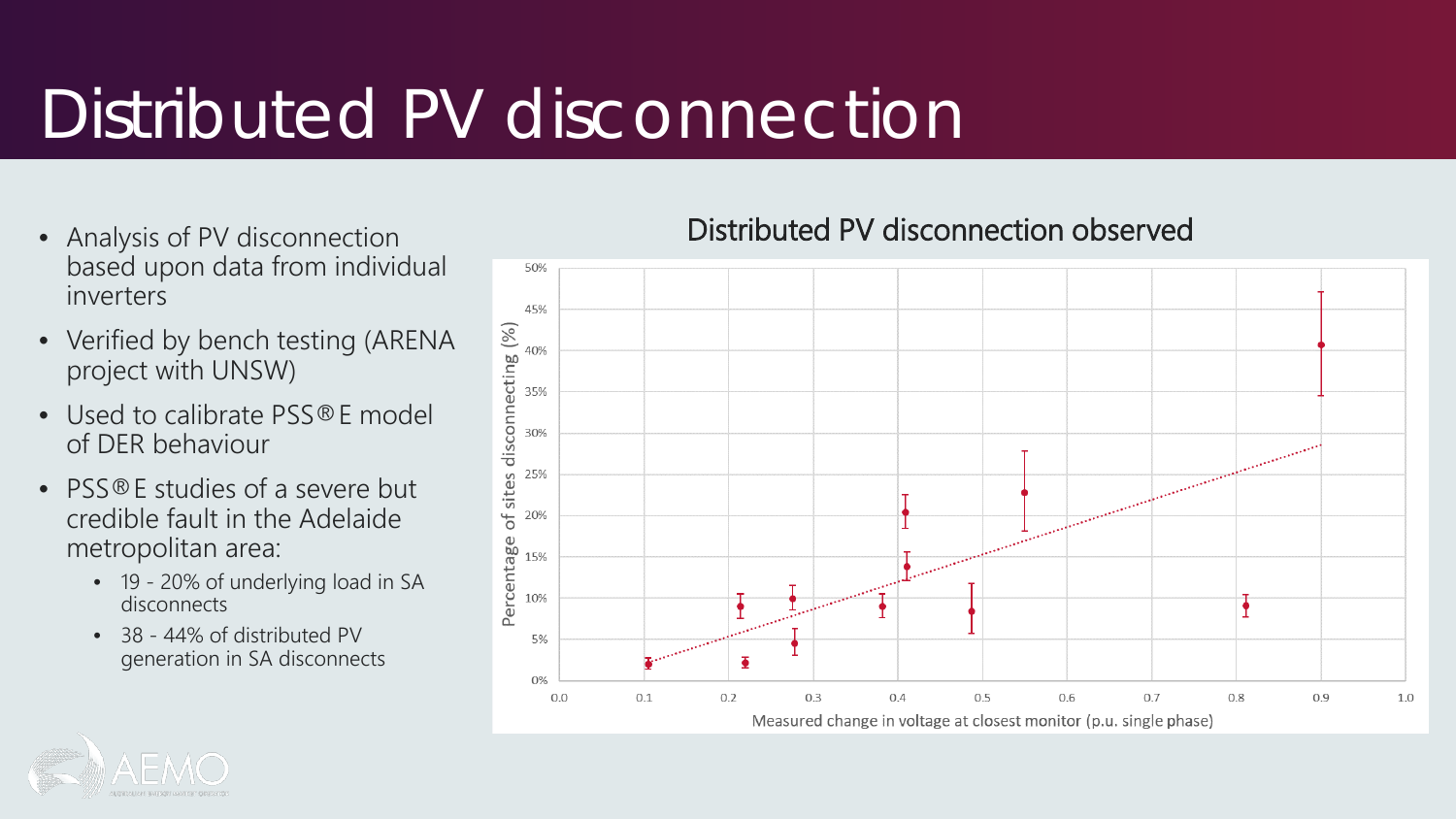### Distributed PV disconnection

- Severe but credible fault near Adelaide metropolitan area could cause significant disconnection of distributed PV
- Increases largest credible contingency
	- Added to largest generating unit
- Constraint introduced to manage risks of separation/triggering SIPS
- When operating as an SA island:
	- Becomes almost impossible to maintain frequency >49Hz when DER-load loss exceeds ~150 MW (may be operating in this realm in some periods already)
	- AEMO may no longer have the ability to operate SA in a secure state, if islanding occurs at times of high distributed PV generation



#### Maximum net PV disconnection (SA)

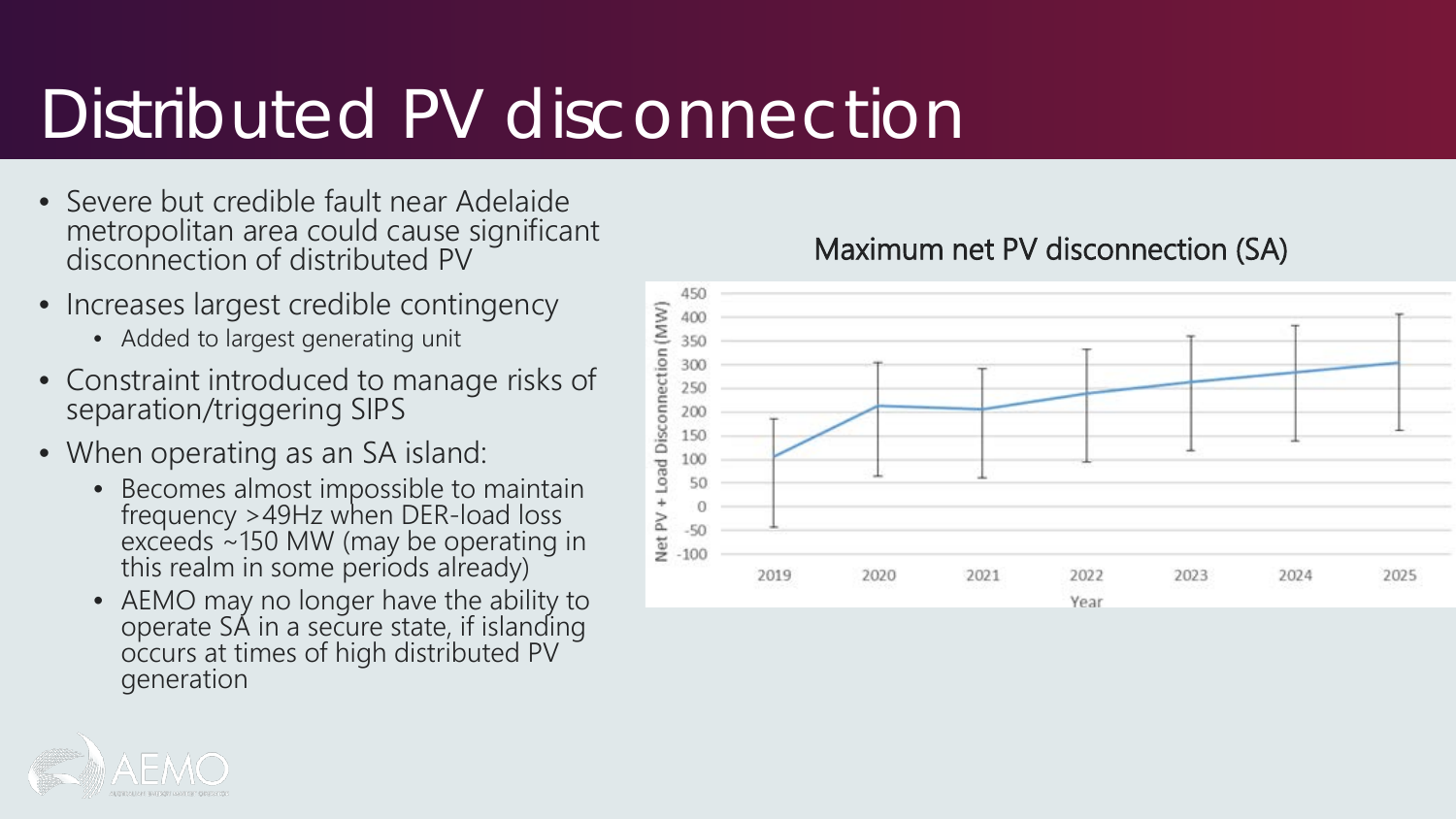Measures to manage PV disconnection



#### 1. Improve DER standards (AS4777)

- [https://sapc.standards.org.au/sapc/public/listOpenCommenting](https://sapc.standards.org.au/sapc/public/listOpenCommentingPublication.action) Publication.action
- 2. Accelerated voltage ride through test in SA
	- https://aemo.com.au/en/consultations/current-and-closed-<br>[consultations/short-duration-undervoltage-disturbance-ride-](https://aemo.com.au/en/consultations/current-and-closed-consultations/short-duration-undervoltage-disturbance-ride-through-test-procedure)<br>through-test-procedure
- 3. Improve compliance with standards
- 4. Collaborate with DNSPs on connection requirements
- 5. EnergyConnect (new AC interconnector SA-NSW)
- 6. Network constraints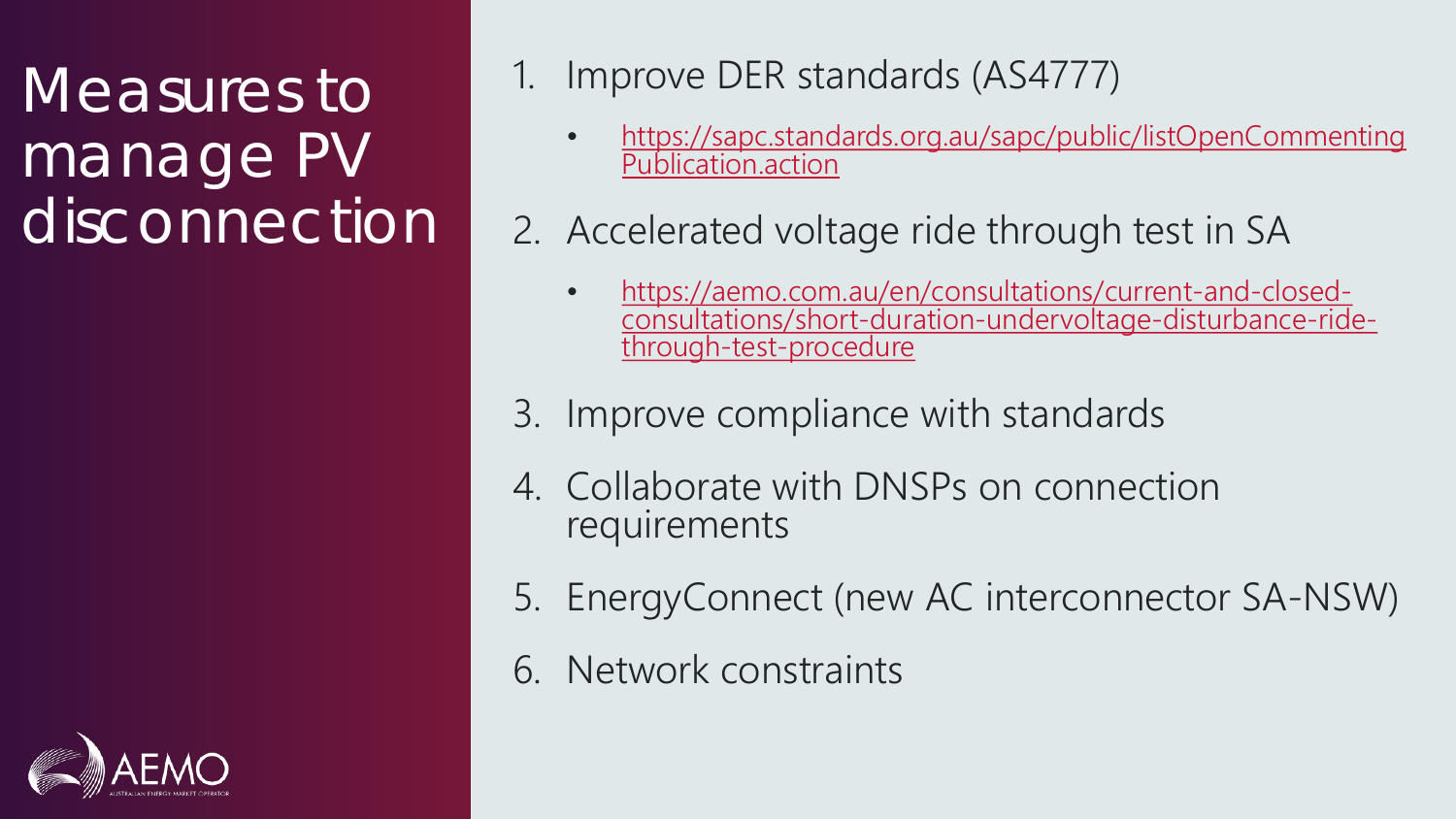### Minimum demand threshold

- Islanded operation: Need adequate load to operate necessary units for system strength, inertia, frequency control and voltage management
- Lowest operational demand experienced: 458 MW (10 Nov 2019)
- 2019 was a "moderate" year minimum demand can become very low with:
	- Sunny
	- Mild temperatures, on
	- Spring/Summer public holidays

#### Minimum operational demand in SA



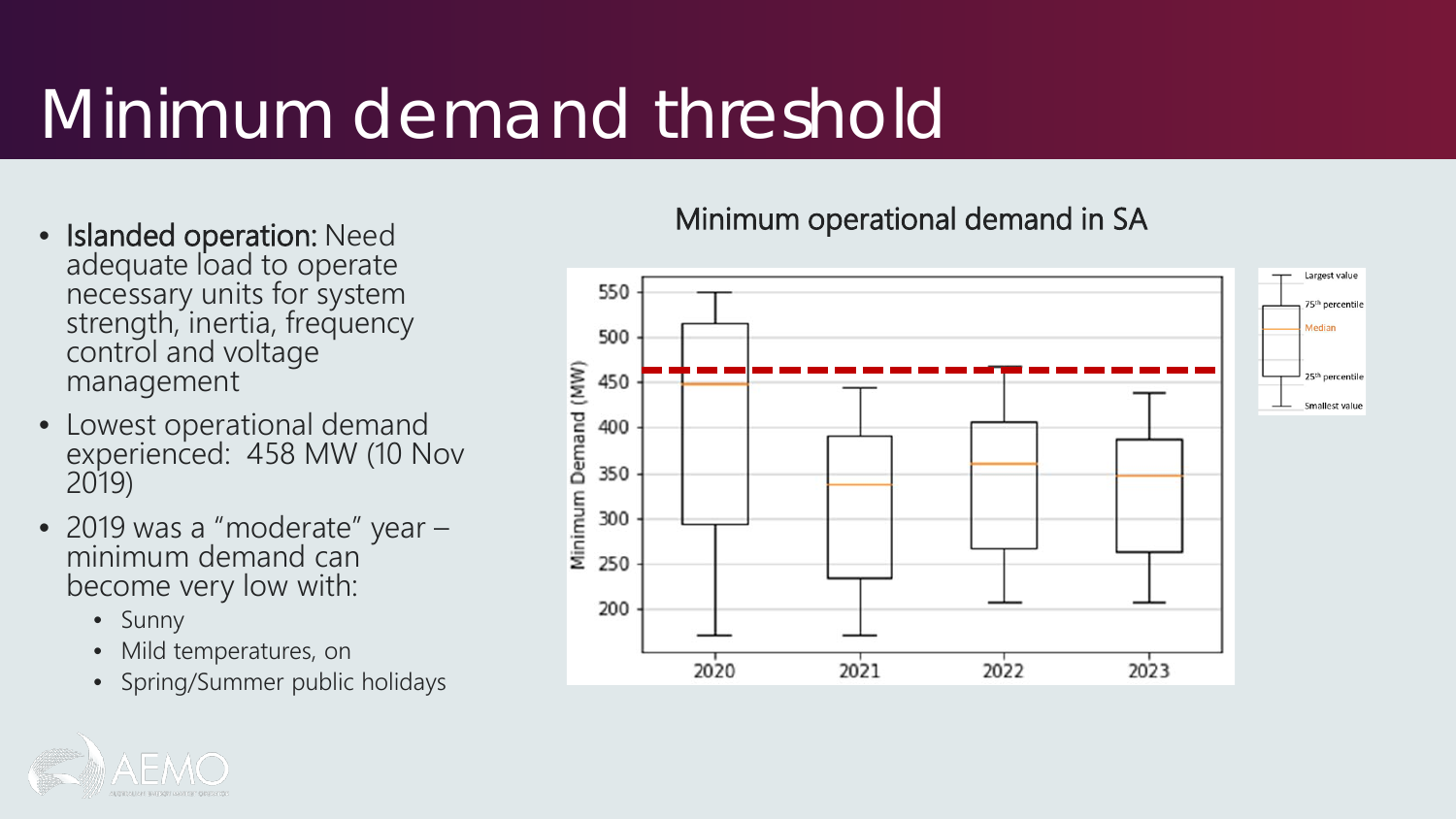### Measures for islanded operation with low load

- 1. **SAPN: Flexible Exports** longer term, sophisticated, supports market integration and distribution management
- 2. PV shedding immediate, simple, robust, supports system security
	- Analogous to load shedding
	- Anticipate use only during abnormal conditions, eq. islanding, line outages, etc.
	- Identified options that meet requirements:
		- Enhanced voltage management
		- Smart Meters

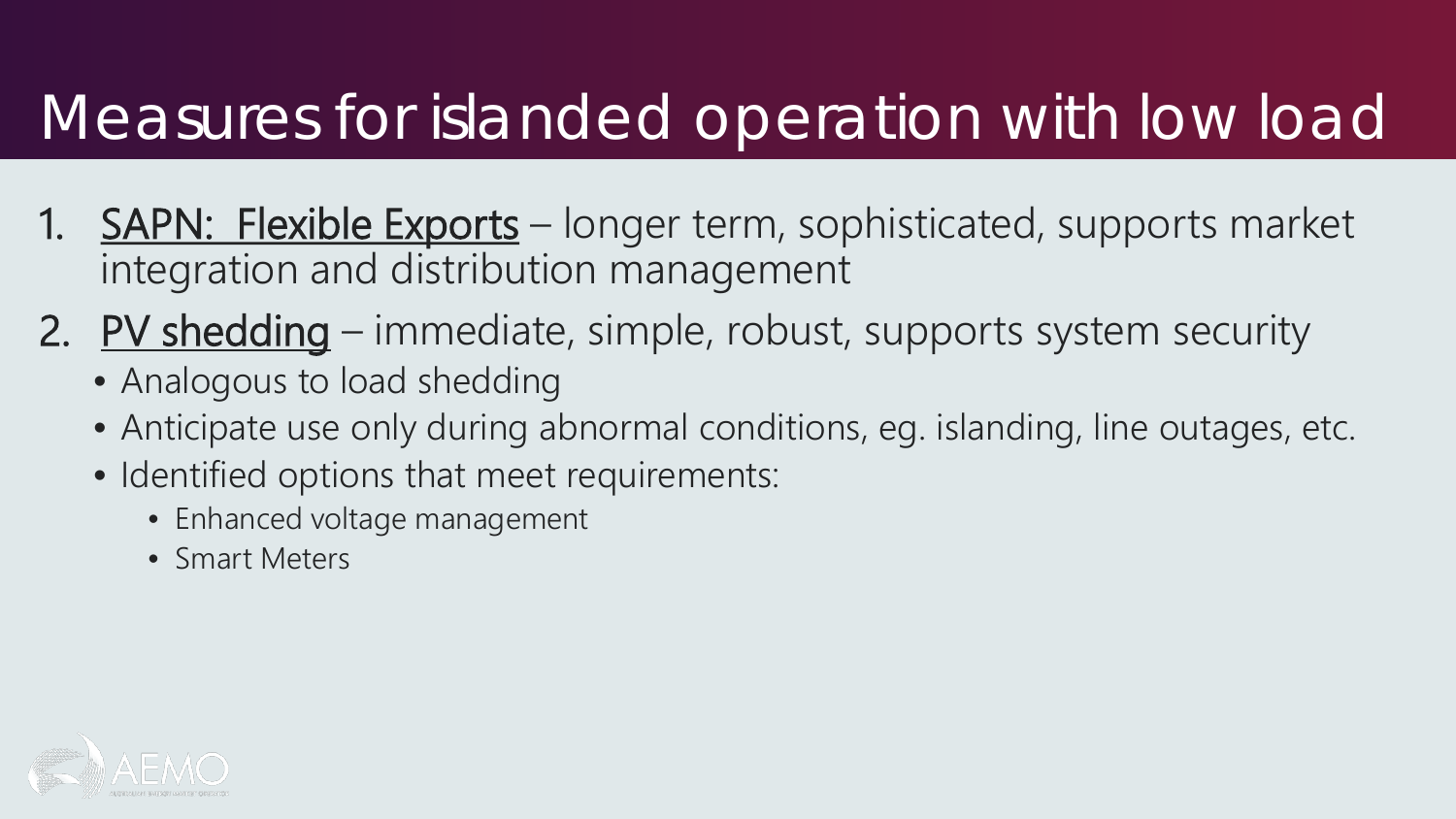### Under Frequency Load Shedding

- UFLS designed to arrest severe under-frequency events
	- Separation events
	- Multiple contingency events
- Security challenges identified:
	- 1. Reducing net load<br>2. Reverse flows
	- Reverse flows
	- 3. Distributed PV disconnection
- Incidence of risk forecast to increase in SA post syncon commissioning
- Actions:
	- Increase UFLS load
	- Dynamic arming of UFLS relays
	- Heywood constraint
	- Protected event submission
	- NER review
- Consultation:
	- [https://aemo.com.au/consultations/current-and-](https://aemo.com.au/consultations/current-and-closed-consultations/2020-psfrr-consultation) closed-consultations/2020-psfrr-consultation

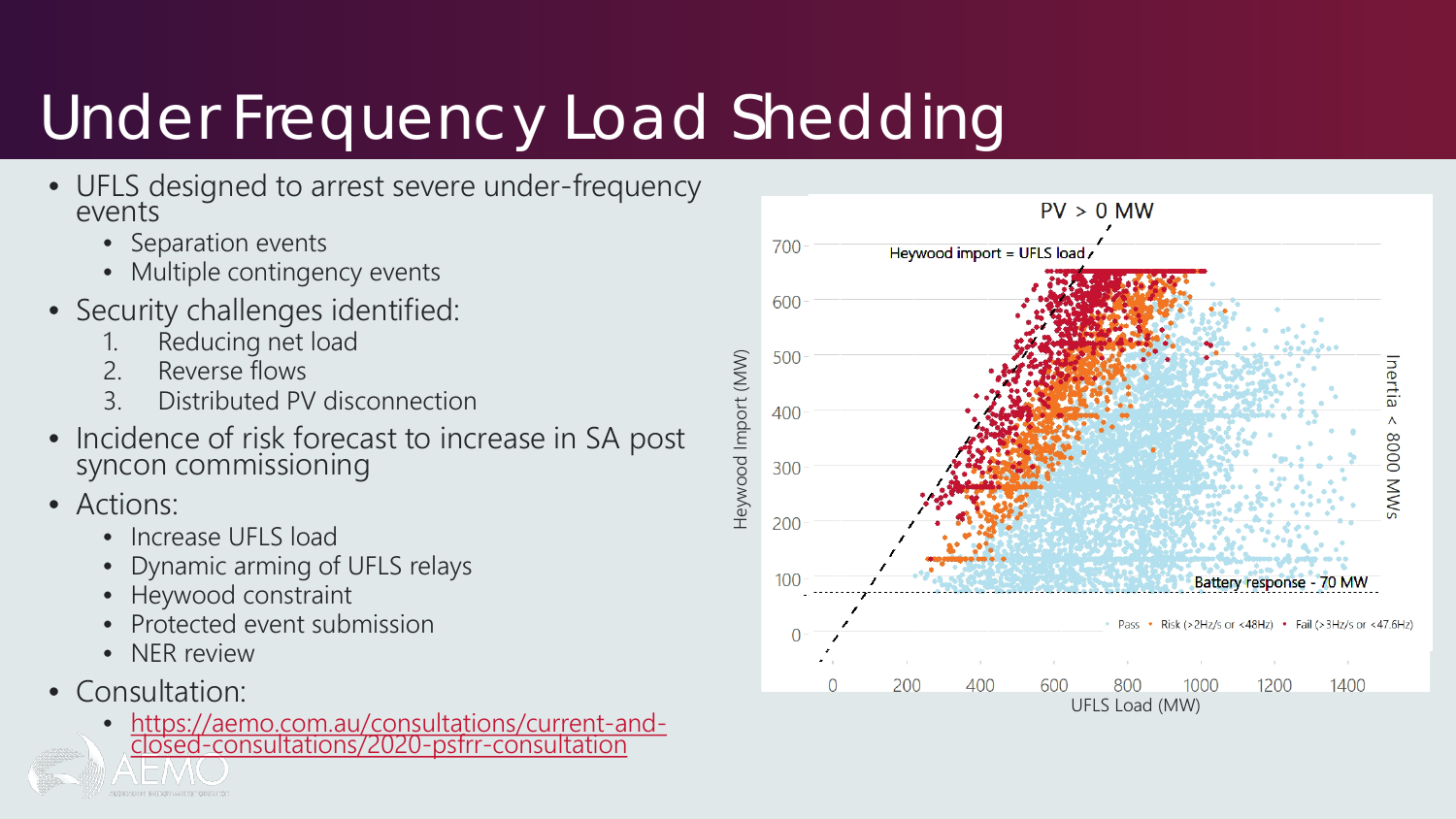### Next steps

- Collaboration with stakeholders on design and implementation of mitigation actions
- Analysis for other NEM regions underway
	- 1. PV disconnection and impact on contingency sizes
	- 2. Minimum load required for islanded operation (QLD)
	- 3. UFLS data request for NSPs
- Continuing development of tools and data
	- Models in PSSE/PSCAD, rollout for stakeholders
	- Improving data on DER behavior (Solar Analytics, UNSW, ARENA)